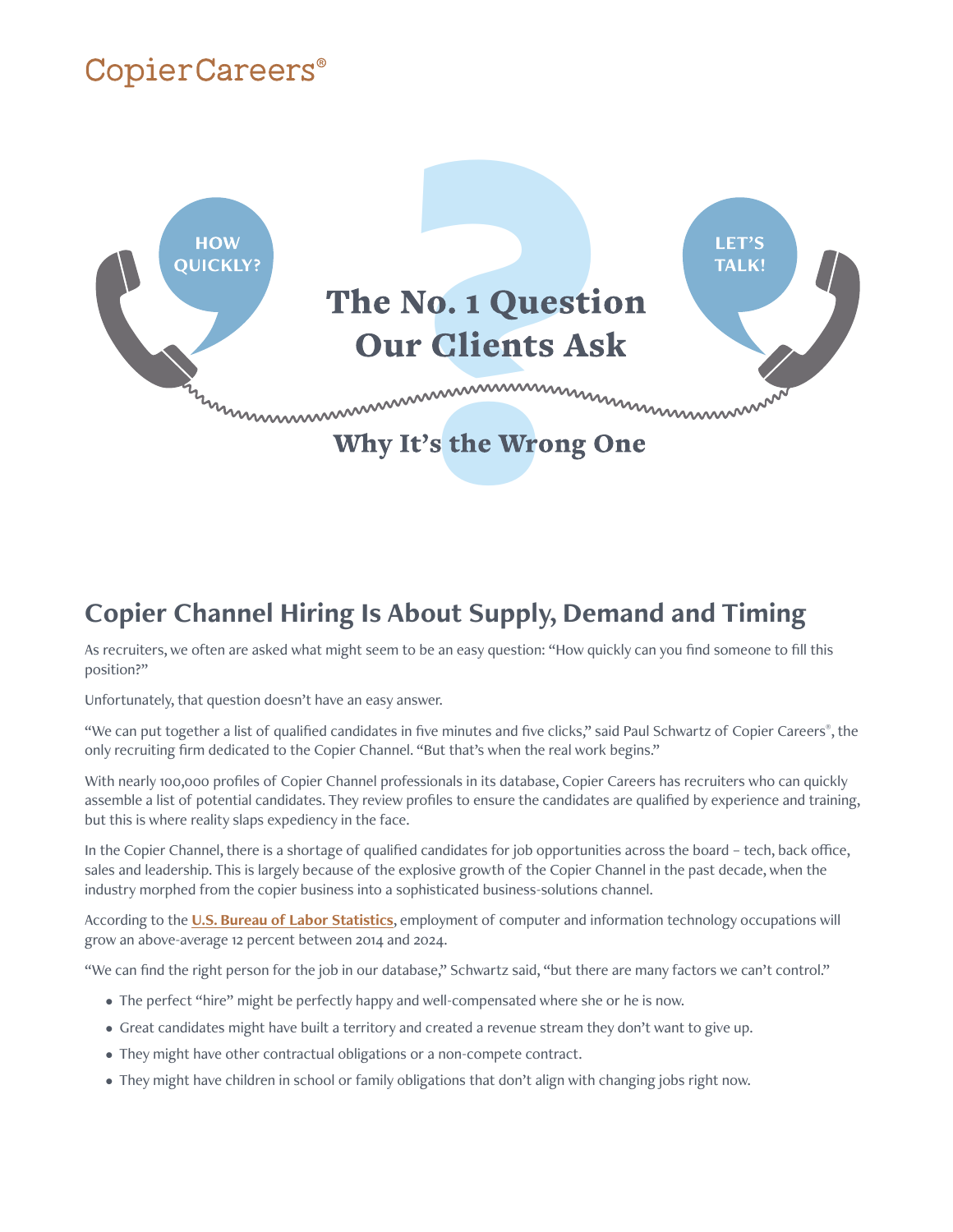### **Copier Channel Hiring is About the Long Game**

Finding the right person for a position in the Copier Channel often doesn't happen when there is an immediate need. That is the pinch point in a channel where there is a shortage of qualified workers.

"We often have more job orders than we have immediate candidates," Schwartz said. "We really want to live our motto -More than Resumes, Candidates® — so we created a model to add value by becoming long-term strategic partners with our Copier Channel clients."

Copier Careers developed Adaptive Retainer Recruiting® to get beyond the contingency search model to fill positions. Adaptive Recruiting engages with clients to identify business needs and opportunities by building long-term relationships (with businesses and professionals), helping them to respond reactively and proactively to changing times.

## *We help our clients find someone they didn't even know they needed.*

"This lets us focus on our clients' needs even when they don't know what they need going forward," said Jessica Crowley, business development manager and senior recruiter at Copier Careers. "We understand their business. We see trends and can see a hiring need developing."

The ability to anticipate needs and opportunities comes from a deep understanding of industry metrics and how Copier Channel businesses operate and evolve.

"Different stages of business growth cause specific hiring needs, and that is where our industry knowledge can save our clients a lot of time and frustration," Crowley said. "We will help them find someone they didn't even know they needed."

Recently, Crowley identified the need for a director of operations in several companies that were experiencing rapid growth. Then she identified strong candidates for the role and suggested proactive hiring. It was a win for everyone involved.

#### **Building a Database, Connections and Results**

Copier Careers has worked with some companies and Copier Channel professionals for more than 20 years. From those connections, Copier Careers tracks changes in the industry, opportunities, trends and advancing skills sets.

"We capture as much data as we can," Crowley said. "We have more than 3.5 million notes in our database about our connections, hiring needs and new niches in the Copier Channel.

## *In this changing industry, a definite "no" can turn into "I'm ready to move on," very quickly.*

"People never fall off our list," she said. "They might not be ready to move or try something new when there is an immediate need, but we always stay in touch." With mergers, acquisitions, leadership changes and other variables in the industry, she said, a definite "no" can turn into "I'm ready to move on," very quickly.

"We are patient, and we keep checking," Crowley said. "We are dealing with people and their life. Experience shows us that in a week, a month or a couple of years a lot can change, so we are always poised to help connect Copier Channel employers with legitimate, qualified staff."

"We understand our clients," she said. "We know so much about our industry that we can help companies grow and help professionals advance in their careers."